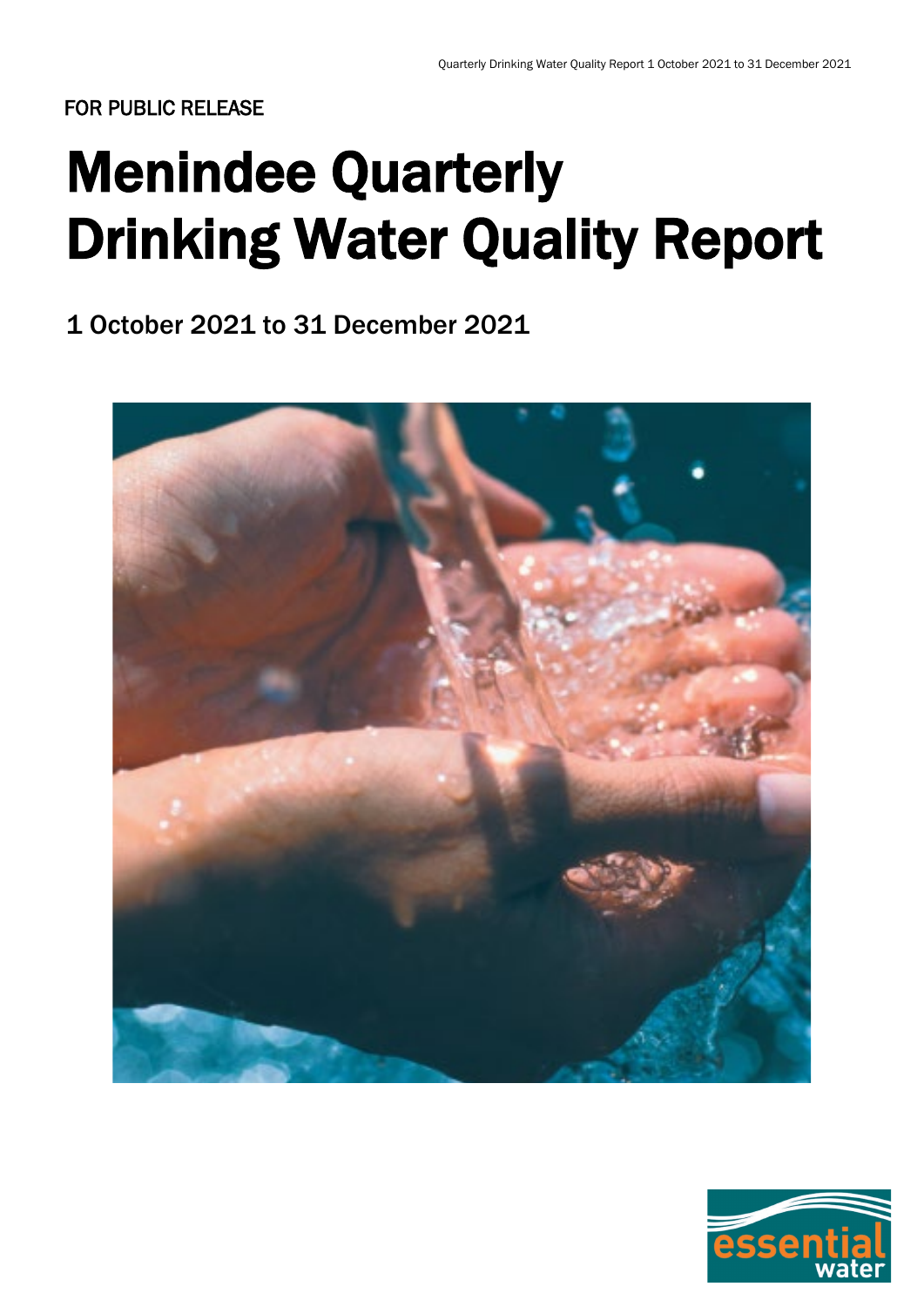## 1 1 October 2021 to 31 December 2021 – Quarterly Drinking Water Quality Report

Essential Water produces this report to inform Essential Water customers about water quality. Essential Water tests and monitors water quality during various stages of the storage and distribution system to ensure that the Australian Drinking Water Guidelines are met.

Essential Water's assessment, based on our water quality test results for this period, indicates that drinking water quality has complied with all the health and aesthetic values in the Australian Drinking Water Guidelines (ADWG) 2013.

The ADWG 2013 recognise that occasionally there may be health or aesthetic related test results that fall outside the guidelines and that these results are not necessarily an immediate threat to health. The guidelines do not require a 100% result in all cases. All test results above the guidelines are investigated and actions, if necessary, taken.

NSWHealth also require all water utilities and drinking water suppliers to implement quality programs for the safe supply of drinking water. Number of samples and frequency of testing and types of aesthetics tested in drinking water is monitored to the population size.

For more information please call in and see us at our Essential Water Field Service Centre in Broken Hill, contact us on 13 23 91 or visit www.essentialwater.com.au.

#### What is our aim?

Essential Water is committed to providing safe, secure, reliable, and high-quality water to our customers.

#### How do we test water quality?

Water samples are taken from 38 locations including the reservoirs, at the inlet and outlet of the water filtration plants, and from various other locations throughout our water network. Independent laboratories certified to the National Association of Testing Authorities (NATA) standards carry out all testing, and the results are reviewed by NSW Health.

In the attached table you will find a summary of the test results for samples collected from the Menindee Water Treatment Plant and locations throughout our network over the reporting period (1 October 2021 to 31 December 2021).

#### What is tested?

Your water is tested for up to 70 different characteristics including taste, colour, odour, micro-organisms, and chemical content. This report is a summary of a selection of the health, chosen in consultation with NSW Health of treated water aesthetic and health characteristics.

#### What are the water guidelines we must meet?

Australian Drinking Guidelines (ADWG) 2013 is set by the National Health and Medical Research Council (NHMRC) and the National Resource Management Ministerial Council (NRMMC). The ADWG is part of the National Water Quality Management Strategy.

The role of Essential Water is to ensure that safe drinking water is supplied to meet all guidelines.

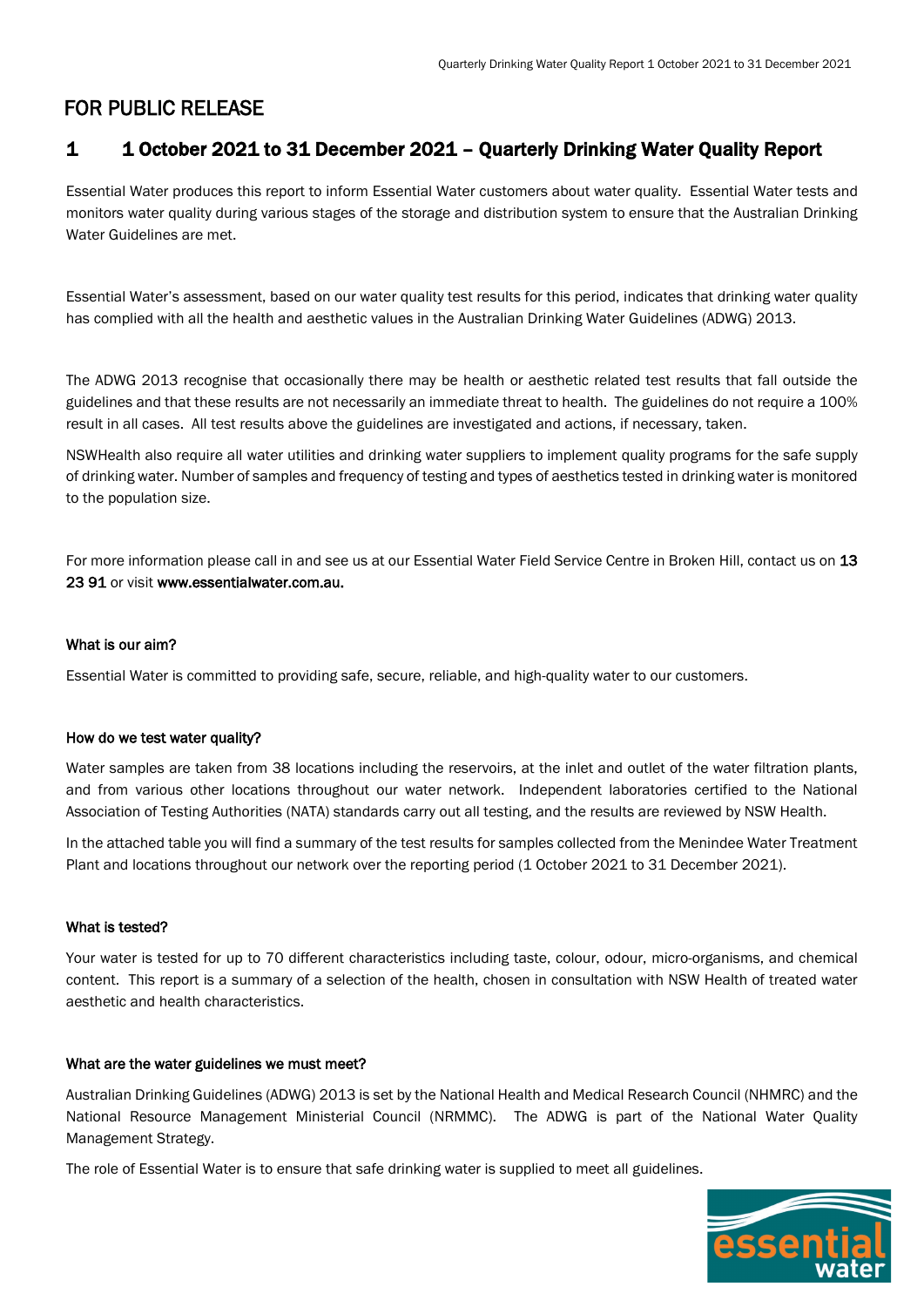| <b>Menindee</b>        |                        | <b>FILTERED WATER</b> |          |       |            |                        |             |        |
|------------------------|------------------------|-----------------------|----------|-------|------------|------------------------|-------------|--------|
| <b>Characteristics</b> |                        | No.<br><b>Samples</b> | Min      | Avg   | <b>Max</b> | <b>ADWG</b>            | %<br>passed | Comply |
| <b>Health</b>          | E.Coli                 | 12                    | $\leq$ 1 | <1    | <1         | 0 orgs / 100 mL (100%) | 100%        | Y      |
|                        | Fluoride **            | 4                     | 1.0      | 1.0   | 1.1        | 0.9 to 1.5 mg/L        | 100%        | Y      |
|                        | <b>Free Chlorine</b>   | 12                    | 0.5      | 1.2   | 2.1        | $0.2$ to 5 mg/L        | 100%        | Y      |
|                        | Lead                   |                       |          |       |            | $< 0.01$ mg/L          | 100%        | Υ      |
|                        | <b>Arsenic</b>         |                       |          |       |            | $< 0.01$ mg/L          | 100%        | Υ      |
|                        | <b>Manganese</b>       |                       |          |       |            | 10,000 mg/L            | 100%        | Υ      |
|                        | Cadmium                |                       |          |       |            | $< 0.002$ mg/L         | 100%        | Υ      |
|                        | Copper                 |                       |          |       |            | $< 2$ mg/L             | 100%        | Υ      |
|                        | <b>Mercury</b>         |                       |          |       |            | $0.001$ mg/L           | 100%        | Υ      |
|                        | <b>Trihalomethanes</b> | $\mathbf{1}$          | 0.084    | 0.084 | 0.084      | $<$ 0.250 mg/L         | 100%        | Y      |
| <b>Aesthetic</b>       | <b>Turbidity</b>       |                       |          |       |            | $<$ 5 NTU              | 100%        | Y      |
|                        | <b>True Clour</b>      |                       |          |       |            | <b>15 HU</b>           | 100%        | Y      |
|                        | pH                     |                       |          |       |            | pH 6.5-8.5             | 100%        | Y      |
|                        | $EC***$                |                       |          |       |            | <1090 µS/cm            | 100%        | Y      |
|                        | Iron                   |                       |          |       |            | $<$ 0.3 mg/L           | 100%        | Y      |
|                        | Zinc                   |                       |          |       |            | $<$ 3 mg/L             | 100%        | Y      |

Table 1: Menindee quarterly drinking water quality report 1 October 2021 to 31 December 2021

\* Filtered Water is defined as the water leaving the Water Treatment Plant or within the treated water reticulation

\*\* ADWG 2013, health guideline for fluoride is upper limit of 1.5mg/L

\*\*\* ADWG 2013, salinity measure of 'good quality' limit of 600TDS converts to 1090EC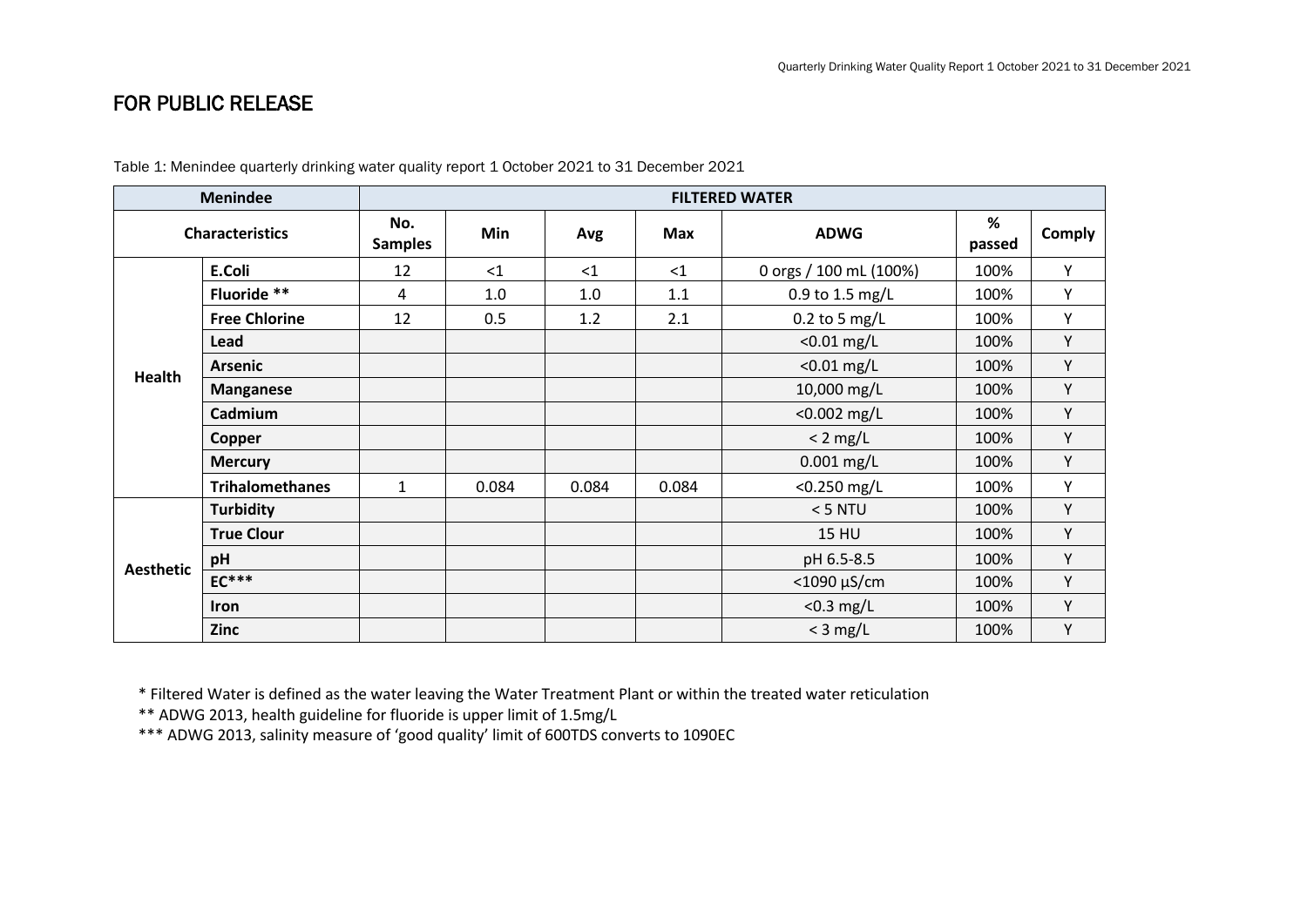### 1 Glossary\*

Australian Drinking Water Guidelines (ADWG) – The *Australian Drinking Water Guidelines* (the ADWG) are intended to provide a framework for good management of drinking water supplies that, if implemented, will assure safety at point of use. The ADWG have been developed after consideration of the best available scientific evidence. They are designed to provide an authoritative reference on what defines safe, good quality water, how it can be achieved and how it can be assured. They are concerned both with safety from a health point of view and with aesthetic quality.

Arsenic – *Based on human health considerations, the concentration of arsenic in drinking water should not exceed 0.01 mg/L.*

Cadmium – *Based on health considerations, the concentration of cadmium in drinking water should not exceed 0.002 mg/L.* Contamination of drinking water by cadmium may occur as a result of impurities in the zinc of galvanised pipes or in solders used in fittings, water heaters, water coolers and taps.

Chlorine – *Based on health considerations, the guideline value for total chlorine in drinking water is 5 mg/L.* When used as a disinfectant, the free chlorine residual in major Australian reticulated supplies ranges from 0.1 mg/L to 4 mg/L, with typical concentrations in the reticulation of about 0.2 to 0.4 mg/L.

Essential Water comment: If a low reading of chlorine is detected in the reticulation system, personnel attend the site and flush until chlorinated water concentration of 0.5 mg/L is attained.

Copper – *Based on health considerations, the concentration of copper in drinking water should not exceed 2 mg/L. Based on aesthetic considerations, the concentration of copper in drinking water should not exceed 1 mg/L.* Copper is present in uncontaminated surface waters at very low concentrations, usually less than 0.01 mg/L.

Escherichia coli (E. coli) – bacterium found in the gut, used as an indicator of faecal contamination of water. *E. coli* should not be detected in a minimum 100 mL sample of drinking water. In practice, *E. coli* may occasionally be present in drinking water in the absence of any identifiable source of faecal contamination. Nevertheless, if samples taken are found to contain *E. coli*, the response to each detection should be rigorous.

Electrical Conductivity (EC) – *No specific health guideline value is provided for total dissolved solids (TDS), as there are no health effects directly attributable to TDS. However, for* good *palatability total dissolved solids in drinking water should not exceed 600 mg/L (1090EC).* As a rough guide, electrical conductivity, measured in micro Siemens per cm (μS.cm-1, also known as EC, or electro conductivity units), is multiplied by (a factor<sup>1</sup>) to estimate TDS. Inferring a TDS value therefore has to be based on local circumstances.

Essential Water comments: <sup>1</sup>The conversion factor for Menindee water is 0.55. Fair quality water ranges to 900TDS (1640EC).

Fluoride – Drinking water is fluoridated to reduce the occurrence of dental caries. Occurs naturally in some water from fluoride-containing rocks. Often added at up to 1 mg/L to protect against dental cavities. >1.5 mg/L can cause dental fluorosis. The health guideline value is  $<$  1.5 mg/L.

Iron – *Based on aesthetic considerations (precipitation of iron from solution and taste), the concentration of iron in drinking water should not exceed 0.3 mg/L.* Iron has a taste threshold of about 0.3 mg/L in water, and becomes objectionable above 3 mg/L.

Lead – *Based on health considerations, the concentration of lead in drinking water should not exceed 0.01 mg/L.* In major Australian reticulated supplies, total lead concentrations range up to 0.01 mg/L, with typical concentrations less than 0.005 mg/L.

Manganese – *Based on aesthetic considerations, the concentration of manganese in drinking water should not exceed 0.1 mg/L, measured at the customer's tap. Manganese would not be a health consideration unless the concentration exceeded 0.5 mg/L.* At concentrations exceeding 0.1 mg/L, manganese imparts an undesirable taste to water and stains plumbing fixtures and laundry.

Maximum - The highest recorded reading.

Minimum – The lowest recorded reading.